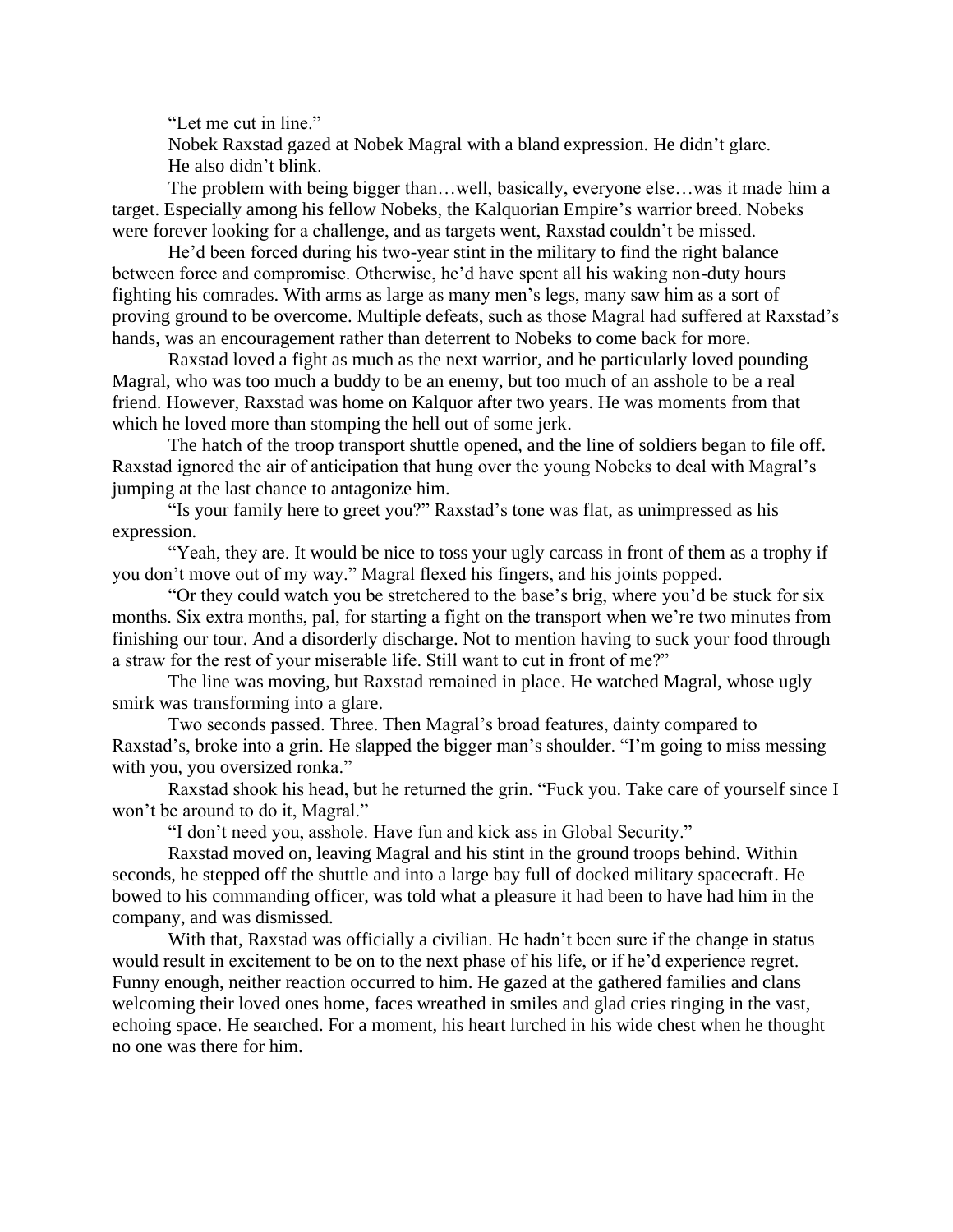Then a hand waved over the dark heads of gathered Kalquorians. A figure, familiar despite the many months since he'd last seen it, edged its way through the crowd. Raxstad laughed and hurried forward.

Korkla didn't merely hasten to greet him. He ran. When the younger man reached him, he flung his arms around Raxstad's thick neck. Still laughing, Raxstad enveloped his intended in a hug and lifted him off the ground.

Korkla, uninhibited in public when it came to affection, pressed a kiss to Raxstad's lips. "You're finally home! By the ancestors, did you get bigger since I last saw you?"

Instead of putting him down, Raxstad carried his future clanmate to the line of duty bags being tossed out of the transport's baggage compartment. "Want to see what's really enormous? Wait until I'm naked."

"Calm down, big man. We have to go straight to your parents' home. Your mother made me promise, and you know I keep my promises."

Raxstad sighed. He'd missed his parents, but he was a grown man, twenty-six years old, not a homesick child. An adult who'd been without the lover he was pledged to…the lover who felt damned good in his arms after far too long.

He gazed at Korkla to drink in that adored visage. As a member of the Dramok breed, the men who were Kalquor's natural leaders, Korkla possessed a commanding aura. His features, framed by frizzy shoulder-length hair, were a tad sharp to be called handsome. Nonetheless, when he beamed as he did at the moment, he was a striking sight.

"Put me down, you lug. Being carried around like a child isn't dignified." Korkla's eyes twinkled, but there was no mistaking the authority he wore.

"Illusions of domination?" Raxstad couldn't help teasing, but he set his intended on his feet.

"Illusions? Do we really want to have that debate?"

Raxstad chuckled. "All right, we'll save the battle for control for later." He looked forward to that, though Korkla was likely to win. Then again, there were no losers in contests of love.

He held onto his betrothed's hand as he searched the baggage and found his duty bag. He slung it over his shoulder. "Take me home, my Dramok-to-be."

"To your parent clan," Korkla reiterated as they set off for the military complex's visitor's bay. "I was warned in great detail what would happen if I postponed our arrival."

"Parents. Aren't they the ones who were constantly nattering about learning patience?" Raxstad rolled his eyes.

"And your grandparents. And various uncles, aunts, cousins, and their clans. My parent clan is there too, so you have dozens of people waiting to see you."

"Mother of All," Raxstad groaned. "A surprise party?"

"They missed you." Korkla smiled up at him, and Raxstad's heart quickened at the open affection in his purple eyes. "As did I. Welcome home, my Nobek."

\* \* \* \*

Raxstad settled in the cockpit's passenger seat and tried to keep his twitching to a minimum. Korkla's shuttle was a hand-me-down from one of his fathers, but he'd only had it a couple of weeks, and it was in perfect condition. With proprietary greed, he refused to let Raxstad pilot.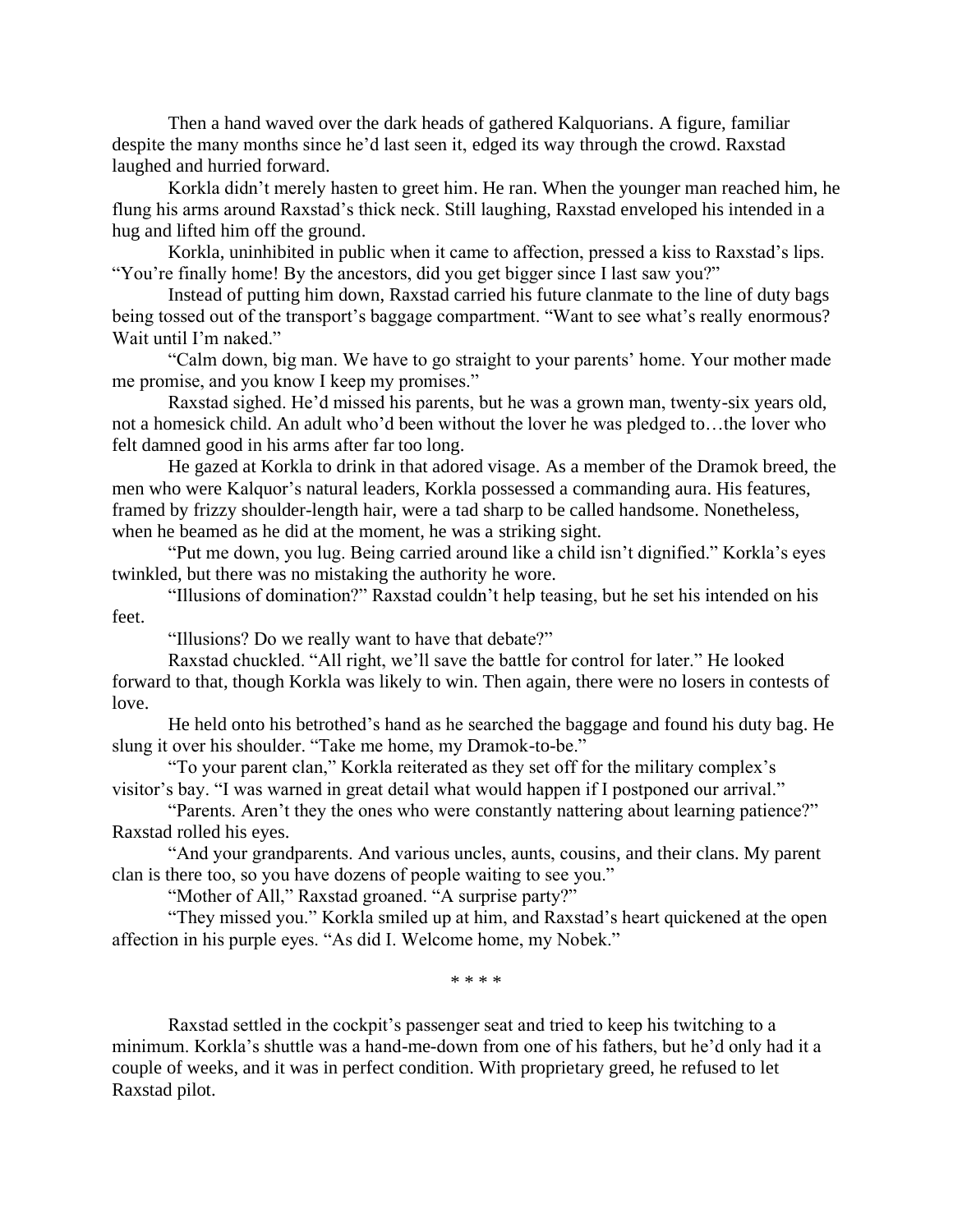Four years Raxstad's junior, Korkla was more self-possessed than some men twice his age. He'd always behaved older than his years, at least since Raxstad had first met him. Korkla had been thirteen and Raxstad seventeen when their parents, who'd arranged their eventual clanship, had introduced them.

Raxstad swallowed a chuckle when he recalled how unimpressed he'd been when presented with his future clanmate. Skinny and intellectual, young Korkla had been awed at the already behemoth Nobek.

*He filled out nicely.* Raxstad studied his lover as the Dramok piloted the shuttle out of the bay. If there was a more perfect male body in the empire, gorgeously proportioned and symmetrical, Raxstad hadn't seen it. Korkla had been a late bloomer, but his physique now matched his personality and mind. He was without flaw. His casual shirt, tucked into well-cut trousers, swelled across the breadth of chiseled pectorals. His torso tapered to a trim waist. Delicious.

Raxstad had the urge to thank his parents the moment he saw them for arranging such a wonderful clanship.

His inspection had lingered too long on Korkla, and warning heat filled Raxstad's groin. He pulled his gaze aside with difficulty.

"How's work? Tired of the stuffy royals yet?"

Korkla chuckled as they winged over the pink sand beach of Kalquor's seashore capital. "They're far from stuffy, even with protocols to observe. Prince Clajak is usually up to some mischief that sends us all scrambling."

"How old is the crown prince now?"

"Fifteen, and every inch a rebellious teenager."

"You say that with more amusement than resentment."

"I've gotten to know him a little since becoming a household page. We're not so far apart in age, so he feels he can talk to me. There's a lot of good under the misbehavior. His pranks have hurt a few feelings...and caused a few injuries, I suppose. But there's no real malice in him."

Raxstad mused about his own youth and snickered. "That's a tough age. I remember being hellbent on proving how grownup I was when I was fifteen. I was determined to have my own way, and damn the consequences."

"Imagine going through that on top of having the responsibility of training as the future leader of an entire empire. I often feel Clajak acts out simply because he has to blow off some steam. Poor kid."

"Glad it isn't me."

"Yeah." Korkla was quiet as they veered from the shoreline and assumed a new course over the emerald sea. His gaze went distant. He switched to autopilot and sat back, allowing Traffic Control to assume responsibility for the flight.

Raxstad's gaze narrowed. "What's wrong? I swear, if you tell me you've met another Nobek—"

Korkla laughed at Raxstad's mock fury. He reached for his hand. "Not a chance. Especially if I have to face your family."

"That's the only reason?" Pretend anger gave way to pretend hurt. Raxstad sniffled. It took almost a minute for Korkla to recover from the hilarity. "A brute like you can't pull off a pout. Sorry, no heartstrings tugged here."

Raxstad grinned. "I can pull on other stuff. Come sit on my lap."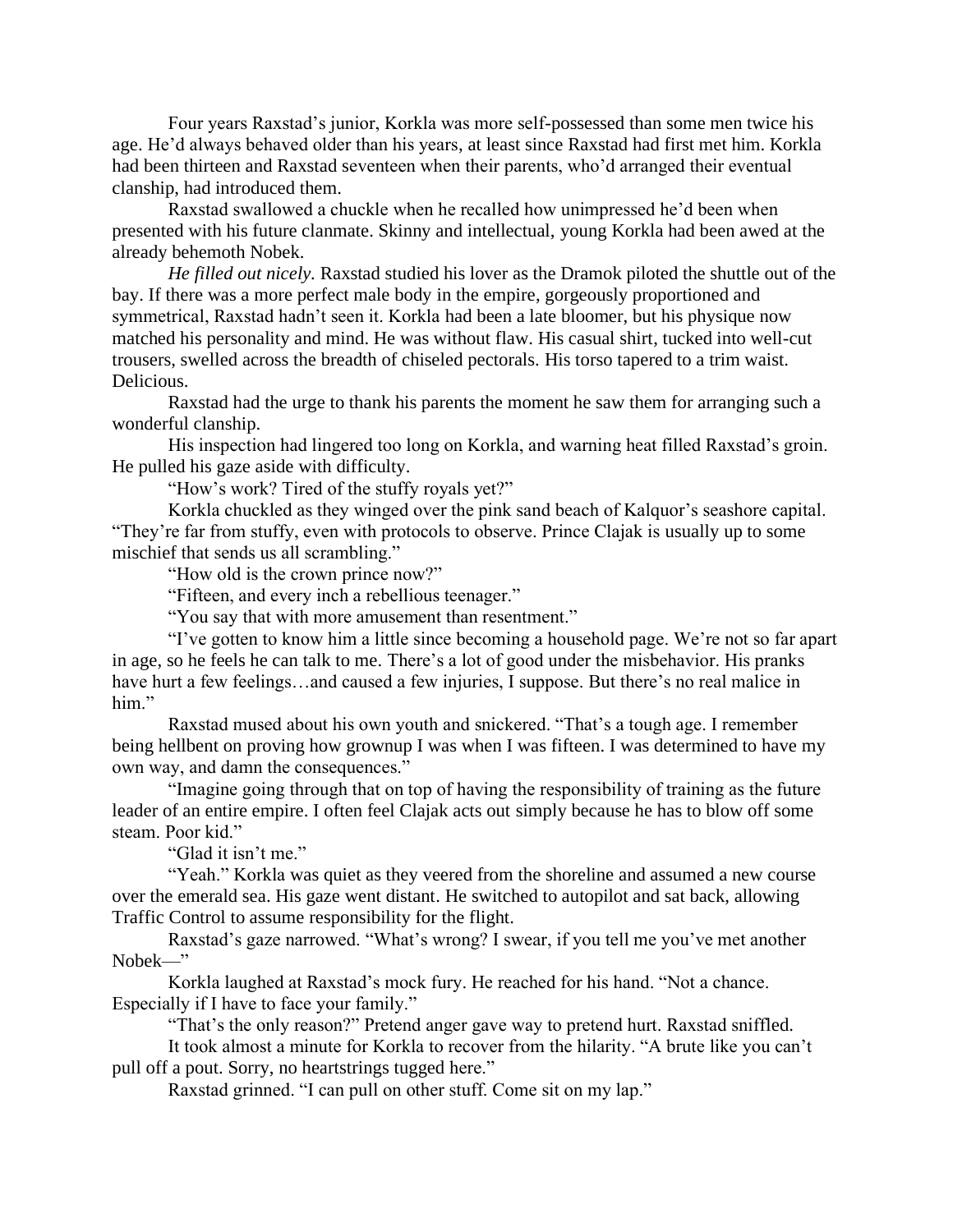"With less than two minutes until we land? Save it."

"I appreciate how you've managed to get us off the subject. Tell me what's wrong."

"*I* got us off the subject? You were the one who—"

"Korkla."

"Okay, okay. It's nothing, really. Certainly nothing to do with us. Funny situations are going on at the Imperial home, that's all."

Raxstad's interest piqued. "Funny? How?"

"For starters, the door to Clajak's suite wasn't working yesterday. It wouldn't unlock, and we had to bring in a technician to let the poor kid out of his rooms. It looked like a mechanical failure, but the Royal Guards are treating it as if someone tried to break in."

"They're paid to be suspicious."

"I know, but the empress and the prince have reported items going missing. Little stuff, no terribly valuable pieces. Maybe they were mislaid, but it seems to be happening more often lately."

"But no sign of threat to the people themselves?"

"No. It could be someone on staff is helping themselves to what they shouldn't. We've been warned daily that if we're caught in an area where we don't belong or in possession of items we shouldn't have, there'll be hell to pay."

Raxstad relaxed. Petty theft wasn't a big deal. Certainly, Korkla was in no danger. Especially with hardass Royal Guards around, the epitome of Nobek loyalty and strength.

Like many Nobeks, Raxstad wondered if he would have made the grade as a Royal Guard. Only unclanned Nobeks could aspire to that duty, however, and he wouldn't have given up Korkla for all the honor in the empire.

\* \* \* \*

Korkla watched Raxstad disappear into the flood of family as he was welcomed back into the fold after his long tour of duty. Clan Amnegu's sumptuous greeting room rang with joyous reception. Korkla thought it was a good thing the space was vast, due to Dramok Amnegu's work as a diplomat who had to entertain various dignitaries regularly. Raxstad's extended family filled it. Some of the furniture had been moved out to accommodate the number of people eager to hail their returning relative.

Korkla tried not to be jealous as he stood back and let others enjoy Raxstad's presence. Two years of coms and vids hadn't been enough to cure the emptiness of his life with Raxstad gone to fight the occasional Tragoom incursions on Kalquor's borders. Korkla had the urge to shove through his intended's family and plaster himself to the Nobek's side.

It helped that Raxstad glanced in his direction often while greeting the others. His future clanmate was just as eager to be reassured they weren't pulled far apart in the enormous greeting room of his parents' home.

*We'll be alone soon.* Korkla consoled himself with the plans he'd concocted for later that night. He'd laid in a supply of bohut and stim tabs and had every intention of being exhausted when he showed up at the Imperial House the next day.

Probably bruised too, but in the best possible fashion. Korkla swallowed as he took in Raxstad's colossal muscles, piled on an already impressive frame. He had put on more mass, what with the strength competitions he'd entered during his stint with the military.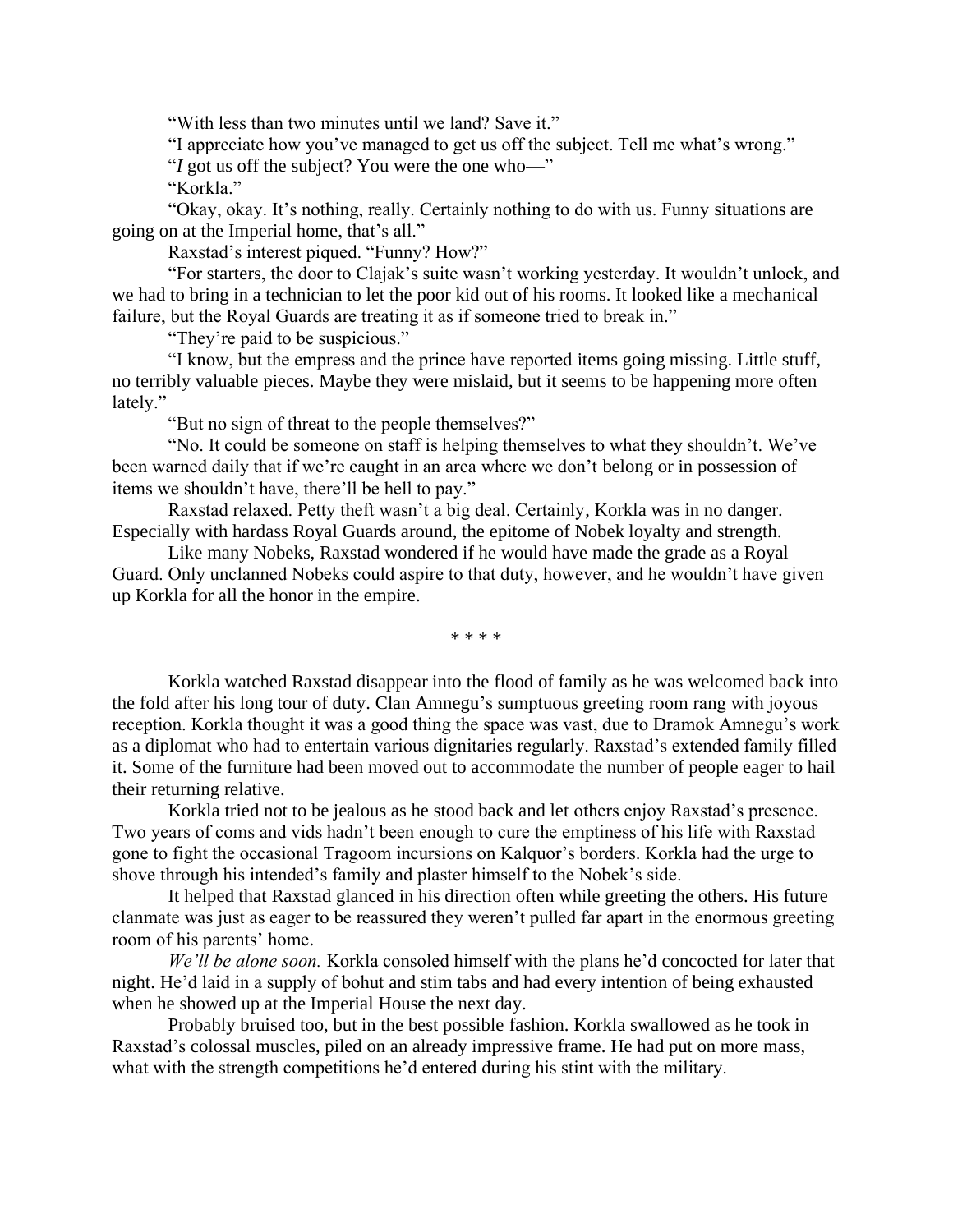A lot of Nobek. A lot of man. Korkla almost licked his lips but reminded himself to stop in time.

He aimed his gaze at Raxstad's face to avoid undressing him in his imagination. What he saw made him smile. The Nobek's broad features, strong-boned enough to make him appear brutish at first, second, and third glance, thrilled Korkla. Maybe it was a stretch to call Raxstad handsome, but he was certainly riveting. When that face filled with lust, Korkla was seized with an exotic swirl of excitement and fear.

*I get to clan him.*

At twenty-two, the Dramok was still too young to do so without parental permission. A funny situation, having to wait when his parents had arranged the match nine years prior, after Raxstad's mother and fathers approached them. However, it had been agreed they needed to concentrate on their careers first.

As if he'd summoned them by his ruminations, Korkla's parent clan separated from the throng to join him. Dramok Lejo grinned and squeezed his son's shoulder. "I'm glad to see that young fellow home from the border in one piece."

"I never had a doubt. He's smart, and he's tough." Korkla's heart swelled until his chest hurt.

"Next stop, Global Security. Ah, I wish I could have convinced him to play." Nobek Rima, more famous than his Royal Councilman clanmate by virtue of being the coach to the empire's world champion kurble team for five years running, gazed with wistful appreciation at Raxstad. "With him as a defender, I wouldn't have to worry so much about my star hurler retiring after next season."

"Maybe it's time to let another team win for a change." Matara Jothsa gave Korkla a playful wink as she spoke.

"Woman, your tongue is a dagger." Rima clutched his chest in pretended horror. Or maybe it wasn't pretended. A man couldn't become a star kurble player, and later a storied head coach, unless he took the game seriously.

Imdiko Nedety chuckled with the rest of them. As the other three traded remarks on Raxstad's apparent health, he spoke confidentially to Korkla. "We won't see you home tonight? I had the camp cleaned."

Korkla smiled at his father with gratitude. "Thank you. It didn't occur to me to do that, what with work and anticipating Raxstad coming home."

"You had a great deal on your mind, and when it comes to working in the royal household, a lot on your plate. I hate to tell you, but it only gets worse as you grow older. Especially if you take your Dramok father's route."

Korkla wasn't sure being on the Royal Council appealed to him. He leaned more towards an ambassadorship. Or maybe governing one of the empire's colonies. It would still be tremendous responsibility, so Nedety was, as usual, correct. "I'm gifted and cursed by having a parent who's on top of things. With you around, I've never had to worry about the details slipping through the cracks."

His father's features, an older version of his own, creased in a smile. "Well, you know, I have to earn my keep."

It was Nedety's favorite joke. As a tutor of basic academic studies, he seldom in the public eye, unlike his well-known clanmates. He preferred it that way, the fourth member in the shadow of a royal councilman, famous coach, and celebrated youth psychologist. He was the guide and organizer, keeping everyone else on their chosen paths. Clan Lejo was quick to claim